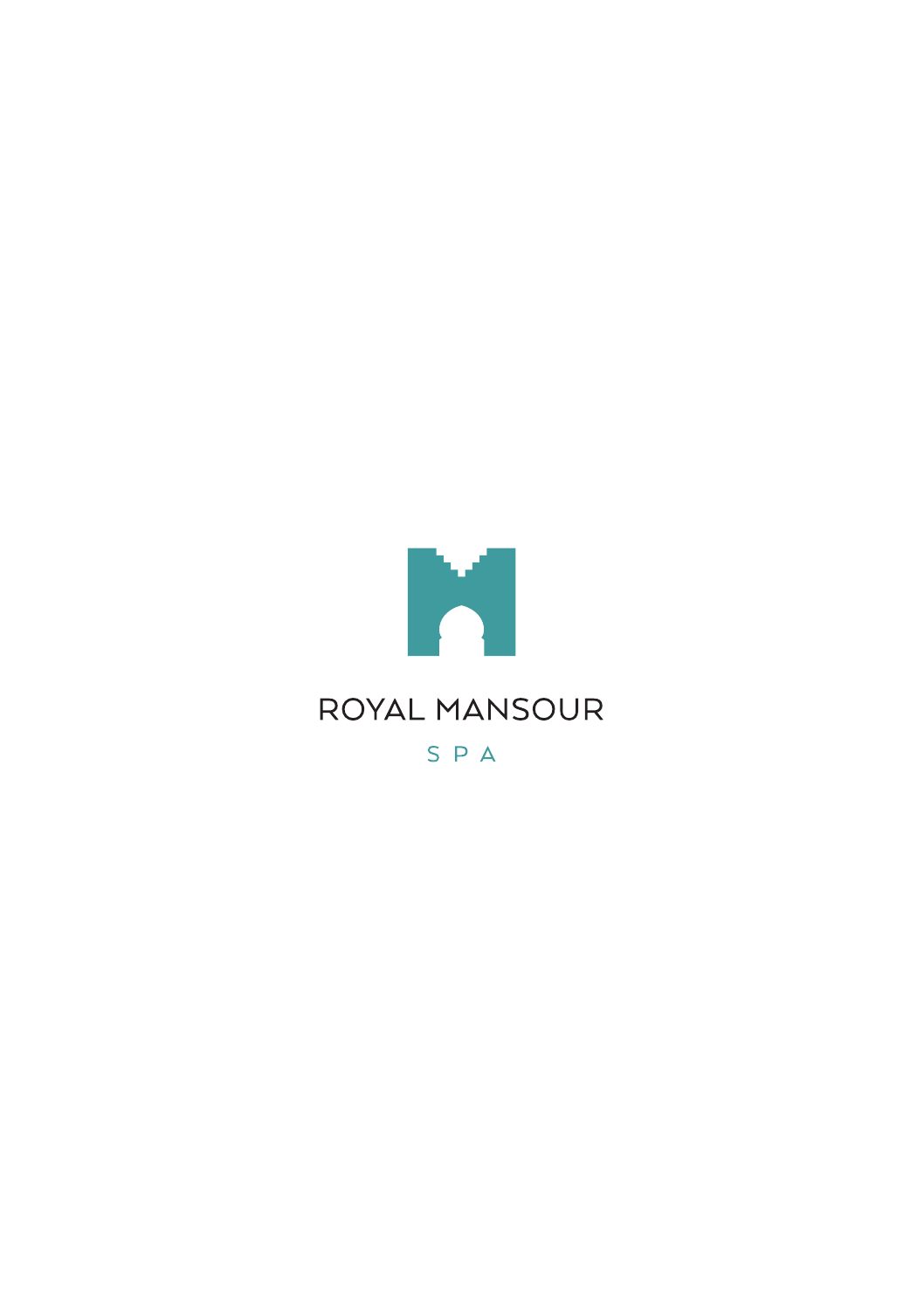

# THE ROYAL MANSOUR SPA SUITES

*The Ultimate Spa experience: a private suite… Unwind in the utmost comfort and privacy. A wellbeing experience like no other.*

*All three private suites offer a hammam, a treatment lounge, a plunge, and a private terrace. On your own, for relaxation and pampering, or with friends to share an unforgettable experience, you'll be amazed by the elegance and comfort of these suites.*

*A seasonal fruit assortment will be served for you to enjoy on your terrace overlooking the Marrakech city walls. All treatments are available in the Spa suites. Our team will be delighted to help you create your perfect Spa experience.* 

# The Spa Suites atmospheres

# **BEAUTY SPA SUITE**

#### 5000 MAD

*For one person Bastien Gonzalez' "Duo" Pedi: Mani treatment and a choice of one-hour treatment among our selection of hair treatments, facials and massages.*

#### **WATER SPA SUITE**

#### 6000 MAD

*Best for two persons A choice of one-hour treatment per person among our selection of facials, massages, and hammam.*

# **WELLBEING SPA SUITE**

#### 6500 MAD

*Best for two persons In the largest Spa Suite dedicated to your comfort, a choice of one-hour treatment per person among our selection of facials, massages, and hammam.*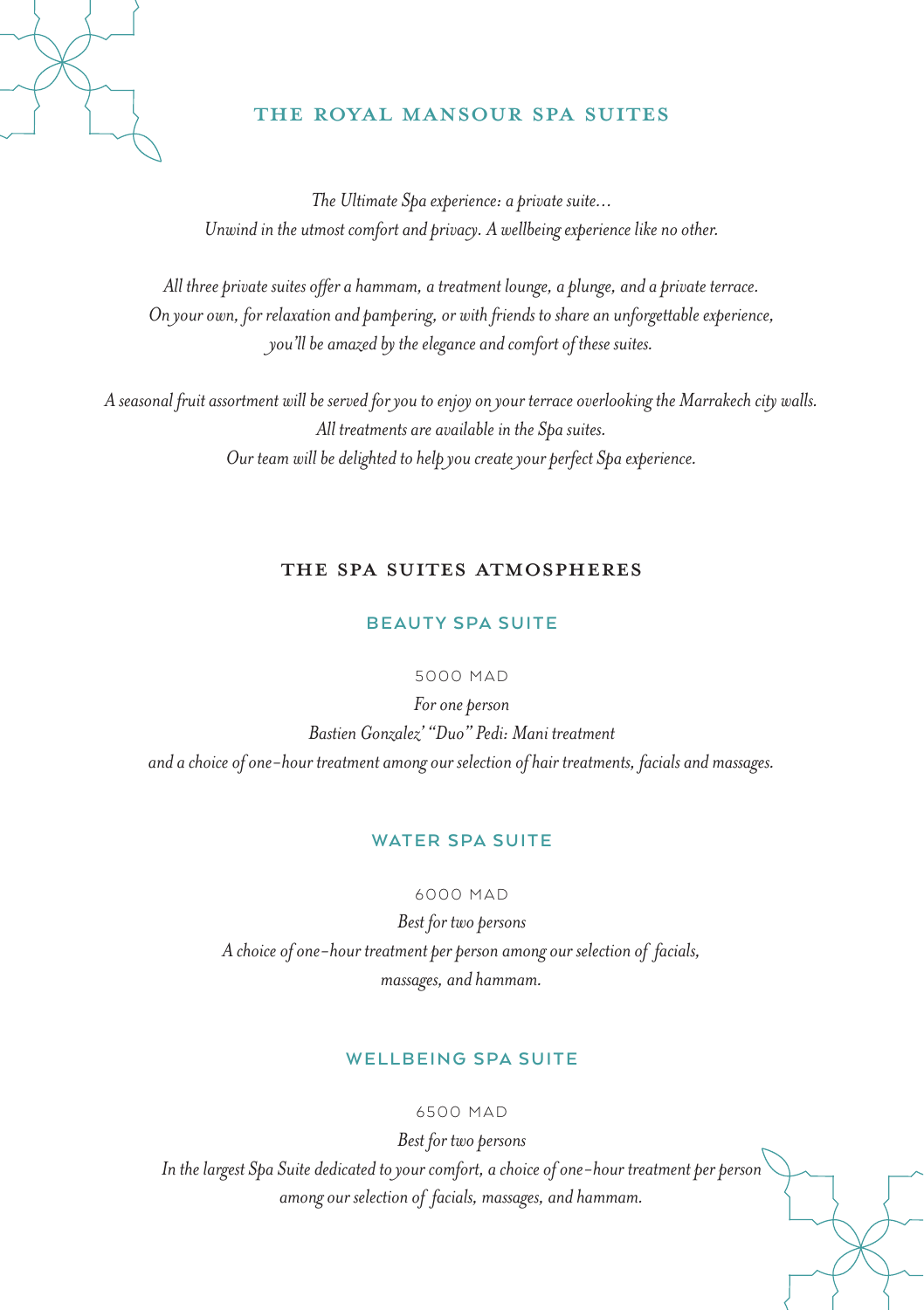# ROYAL MANSOUR SIGNATURE HAMMAM

**75MIN** 1600 MAD

*A made-to-measure treatment matching authenticity with excellence. The signature Hammam invites you to discover the authentic natural riches of three iconic Moroccan regions, with three inspired body wraps that can be adapted to individual needs and preferences. Choose from one of the following journeys:* 

# **«ESCALE DANS L'ATLAS,»**

*A dynamising and energisingwrap with ghassoul, lavender and holy basil.*

# **«ESCALE À TALIOUNIE»**

*A gourmet and glow-promoting wrap with saffron, orange flower honey and argan.*

# **«ESCALE À KALAAT M'GOUNA»**

*The valley of the roses: a relaxing and re-centring wrap with rose and argan powder.*

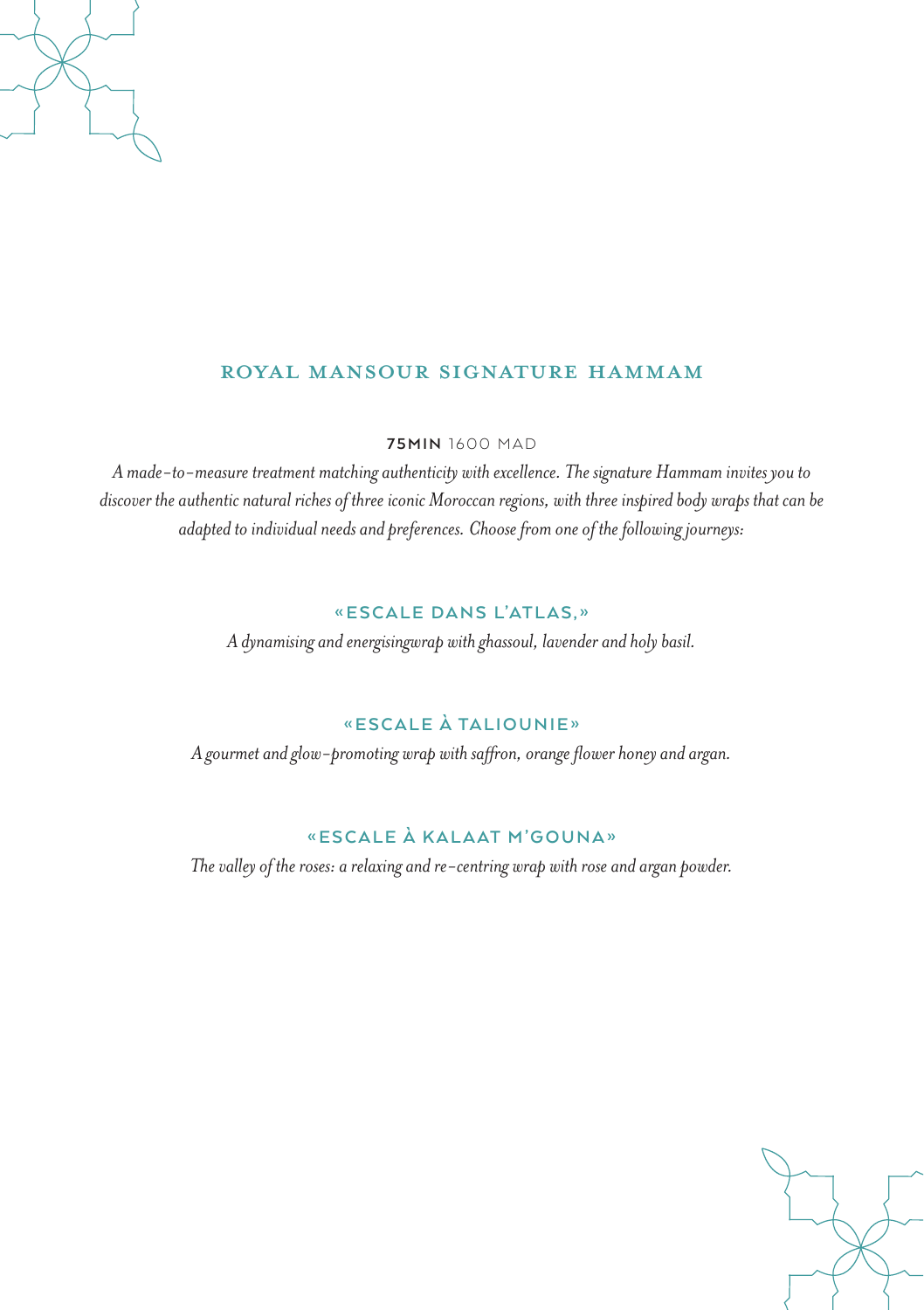# HAMMAM BY MAROCMAROC

#### **HAMMAM "EVASION"**

**60MN** 1400 MAD

*An ultra-purifying exfoliation with the traditional kessa massage glove, combined with the detoxifying body mask "Miel d'Ambre", followed by a soothing soaping with orange flower water "Infusion d'Orange".*

#### **HAMMAM "TEMPS POUR SOI"**

**90MN** 2000 MAD

*A relaxing hammam combining all "Evasion" benefits with a shampoo "Amande au Lait" and a relaxing 20-minute 'Taksila' massage.*

# **HAMMAM "LUMIÈRE SUR LE CORPS"**

**120MN** 3200 MAD

*A combination of marocMaroc "Coup de Coeur" products, leading to an absolute well-being. A complete hammam ritual, followed by a Ceremonial massage in the treatment room. Skin needs are fulfilled, the body relaxed, and spirit escapes…*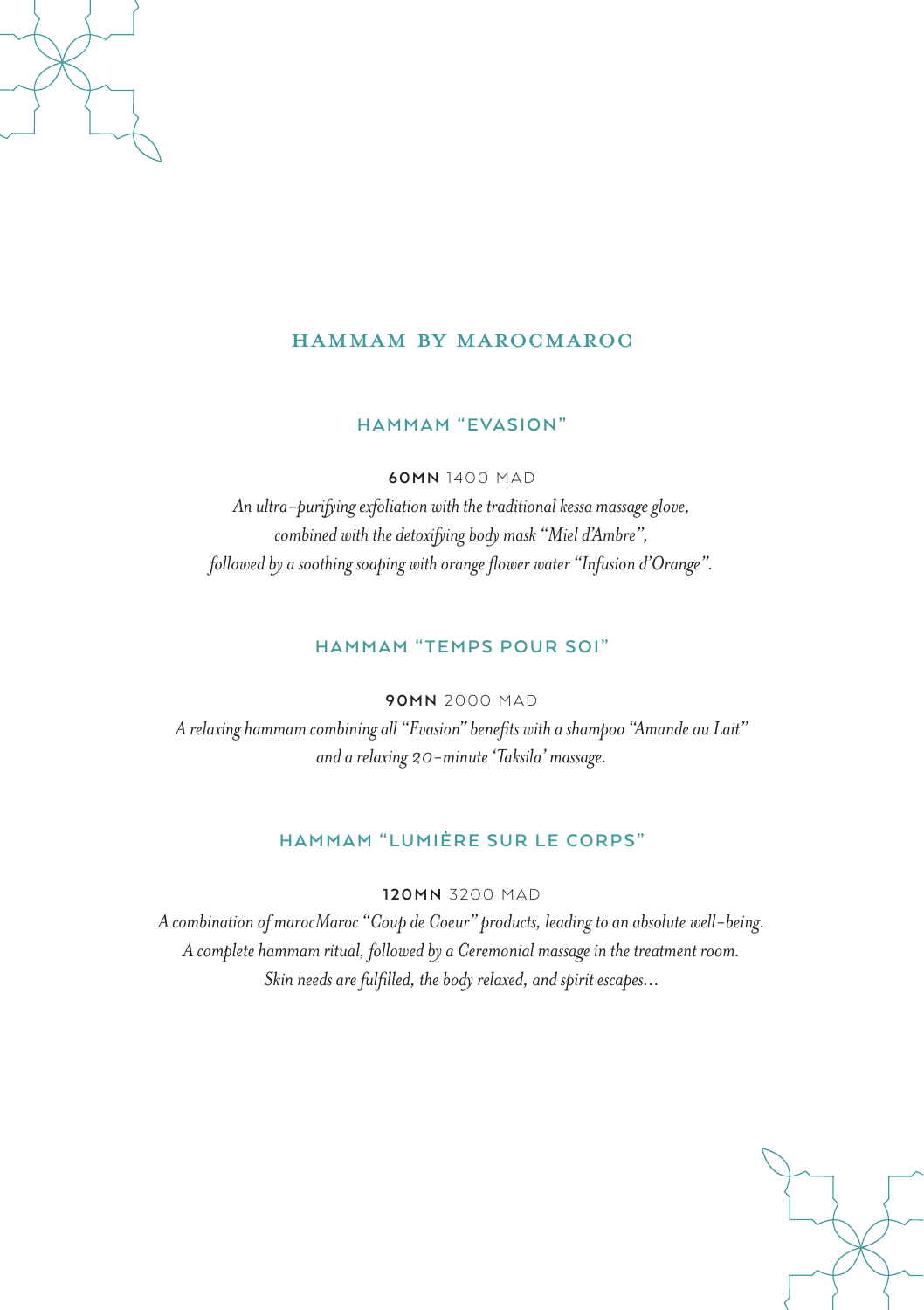# FACIALS

# **THE GENEROUS NATURE OF MOROCCO REVEALED - MAROCMAROC**

*marocMaroc is the first Moroccan luxury brand that combines pleasure, comfort and efficiency. A cosmetic brand that tells a poetic journey through the traditional gestures of the beauty of Morocco. marocMaroc delved into the land of Morocco many natural ingredients to get quality care.*

# **PURITY FACIAL** *"Terre du désert"*

#### **60MN** 1400 MAD

*A specific gesture with hot stones followed by a sumptuous exfoliation, will prepare your skin for the purifying Rhassoul mask "Terre du Désert". As a final touch, a delicate hydration instant with "Richesse d'Arganier" facial cream.* 

# **RADIANCE FACIAL** *"Richesse d'Arganier"*

#### **60MN** 1400 MAD

*A combination of hot and cold gestures on skin with argan oil and melted honey, an intense hydration for skin lacking of comfort and nutrition.*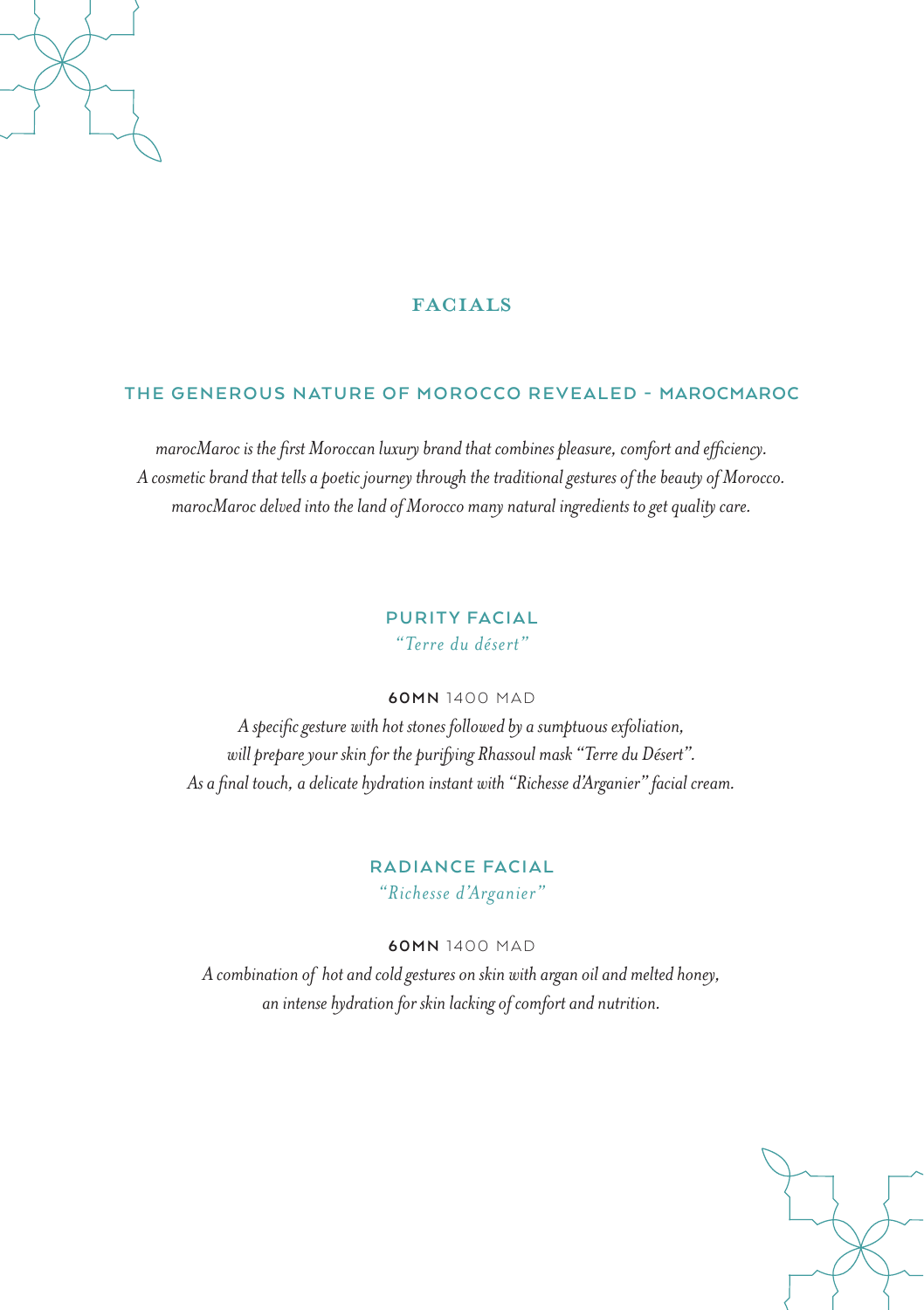

# FACIALS

# **PHYTO-AROMATIC - SISLEY**

*The uniqueness of Sisley's beauty products lies in the use of natural plant extracts, botanical aromatic essential oils that results in perfect facial treatments.* 

> **THE EXPERT PHYTO-AROMATIC FACIAL 60MN** 1800 MAD **90MN** 2500 MAD

**THE PHYTO-AROMATIC FACIAL FOR MEN 60MN** 1800 MAD

#### **REJUVENATING EYE TREATMENT – SISLEY 60 MN** 1800 MAD

*Targets concerns of the eye countour, the look is brighter, expression lines are smoothed. The eye contour is rejuvenated and radiant.*

# **THE BIO COSMETOLOGY - DR.HAUSCHKA**

*Intense relaxation and skin purification. Dr.Hauschka's method uses a holistic approach to provide stimuli boosting regeneration and well-being.*

**TIME FOR ME**

**60MN** 1400 MAD

**HARMONISING FACIAL 90MN** 2000 MAD

**"PLÉNITUDE" FACIAL**

 **120MN** 2500 MAD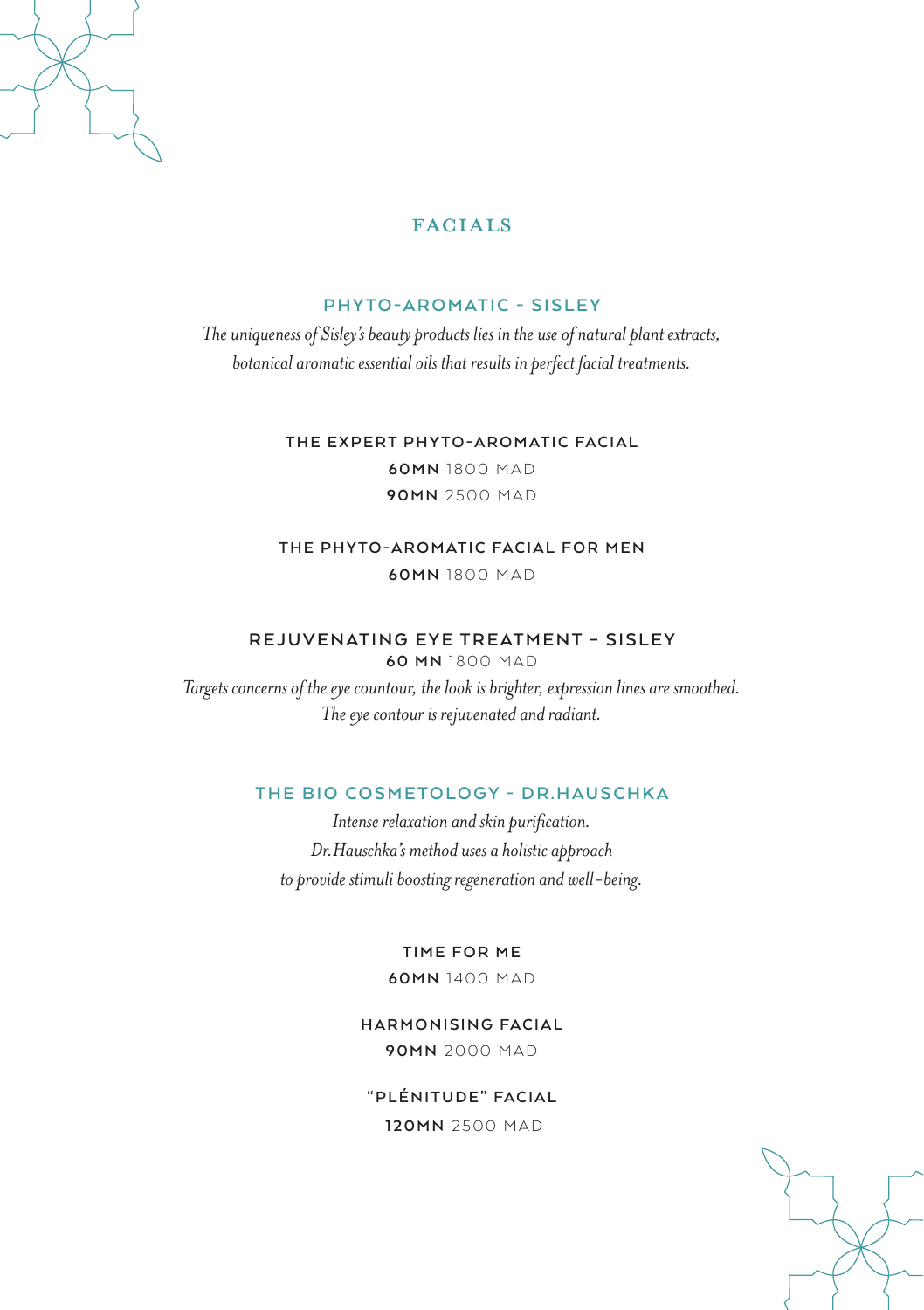# MASSAGES

# **CEREMONIAL MAROCMAROC**

**75MN** 2200 MAD

*A relaxing massage inspired by Moroccan beauty traditions using a nourishing body balm with argan oil and monoi butter. Enriched with a "Roses de Sucre" hydratation.*

# **RELAXING MASSAGE BY SISLEY**

**60MN** 2200 MAD

**90MN** 2900MAD

*Genuine Californian aromatic massage, with added variations of intensity, techniques and scents. This treatment provides extremely relaxing and regenerating benefits.*

# **DEEP TISSUE MASSAGE**

**60MN** 2200MAD **90MN** 2900 MAD

*Recommended for bodies lacking energy, this boosting massage relaxes muscles deeply and helps to reconnect with well-being.*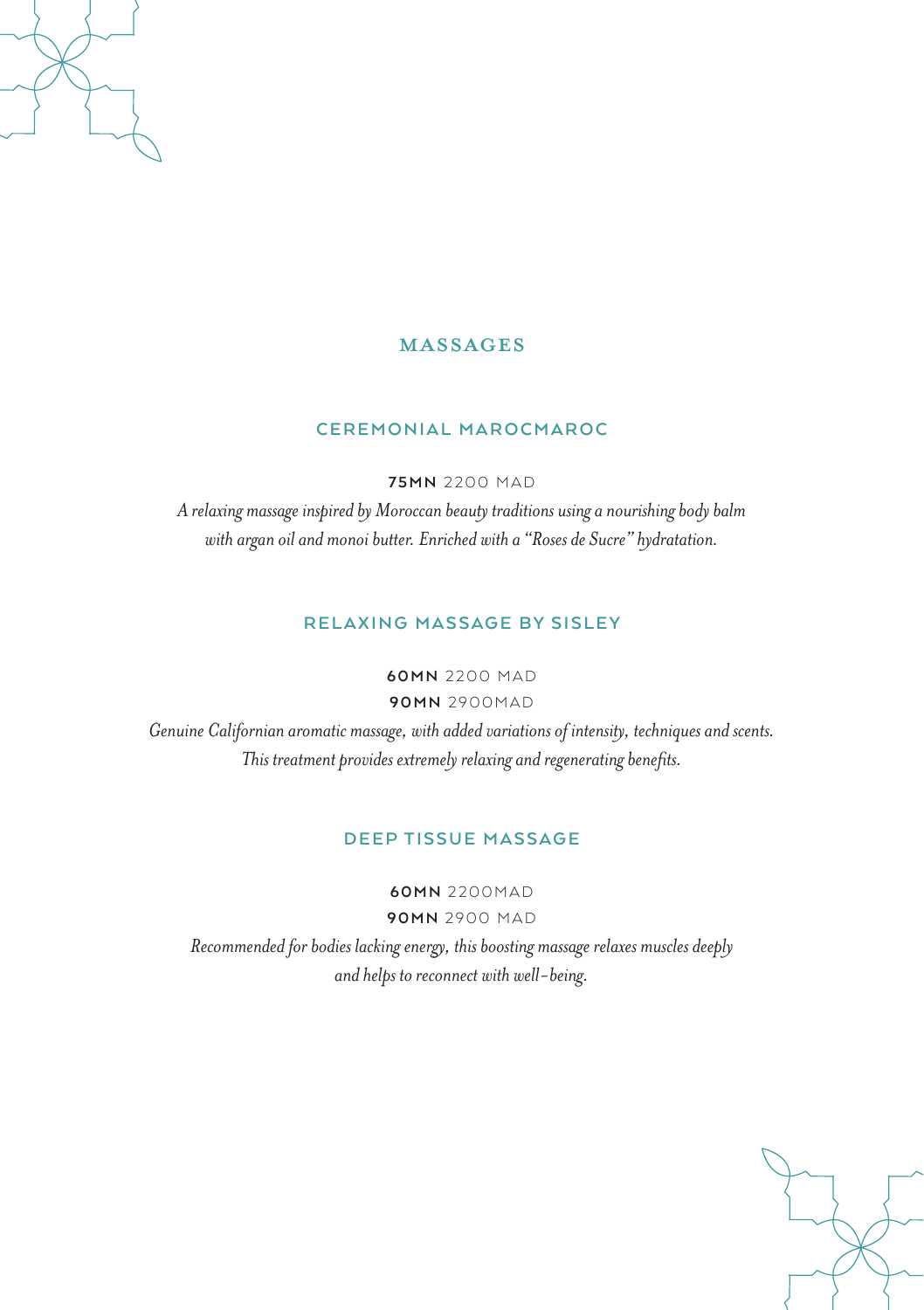

# MASSAGES

#### **MASSAGE WITH HOT STONES**

**60MN** 2200 MAD **90MN** 2900 MAD

*The body is massaged with Basalt hot stones, a rare volcanic stone, that slide over your skin, together with subtle essential oils. This massage gives an immediate sense of relaxation and calms muscle tensions.*

#### **THAI MASSAGE**

**90MN** 2900 MAD

*A unique form of energy bodywork from Thailand, practiced with clothes on, on a futon, combining traditional art of thumb and palm pressures, with yoga stretches. Boosts energy and promotes vitality.*

# **THERAPEUTIC MASSAGE**

PERFORMED BY OUR IN-HOUSE EXPERT PHYSIOTHERAPIST

**60MN** 2200 MAD **90MN** 2900 MAD

*The therapeutic massage alleviates deep-seated tension and helps promote recovery from areas of discomfort and increases flexibility.*

# LYMPHATIC DRAINAGE

PERFORMED BY OUR IN-HOUSE EXPERT PHYSIOTHERAPIST

**60MN** 2200 MAD *A manual soft draining massage, to eliminate body toxins and to provide a deep feeling of lightness.*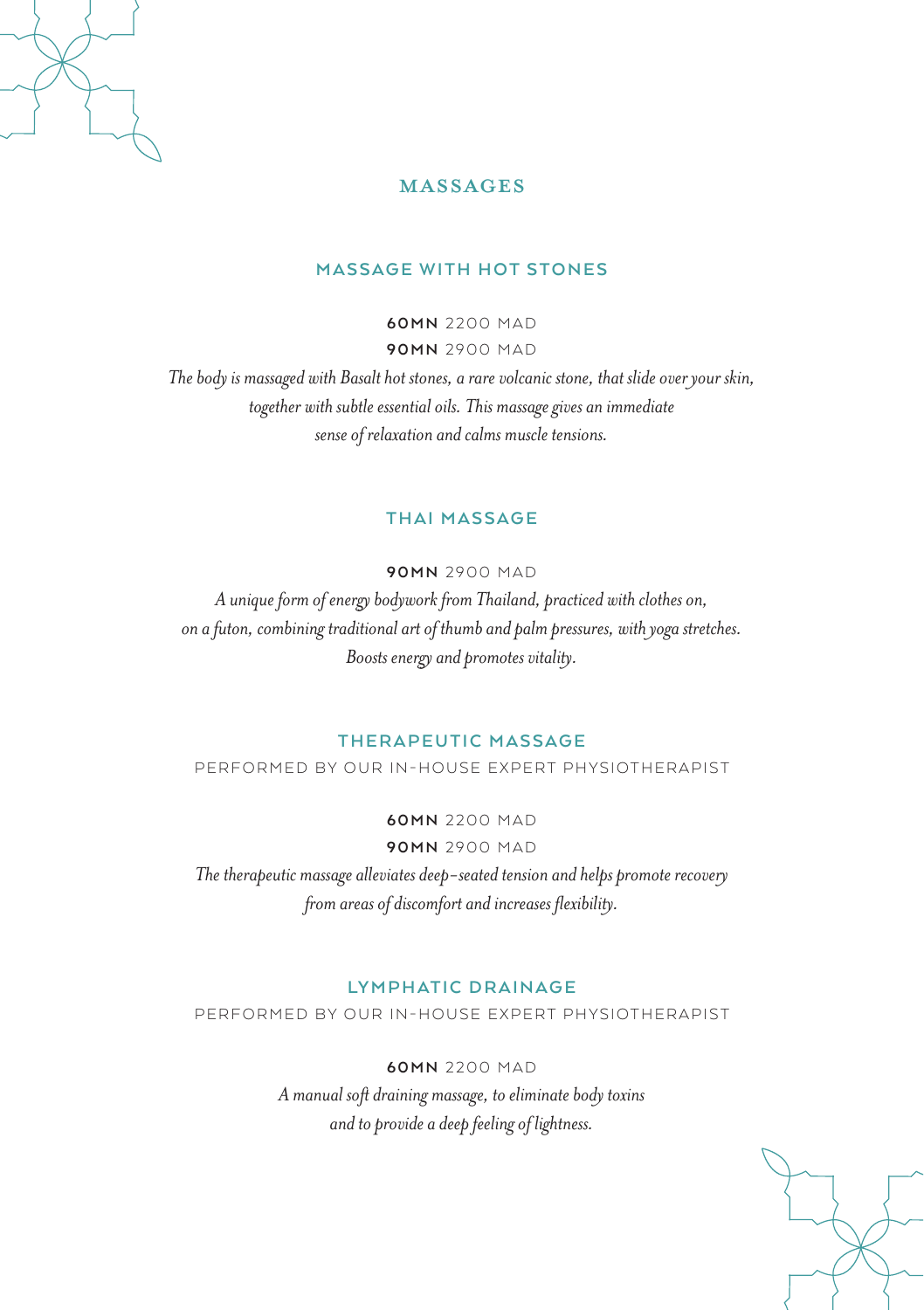# Ancestral therapeutic treatments

#### **CHI NEI TSANG**

**60 MN** 2700 MAD **90 MN** 3200 MAD

*An ancestral Chinese abdominal massage that releases negative energies. It is a practice that works to transform the energy of the internal organs, integrating physical and spiritual aspects. The Chi Nei Tsang clears out the toxins, bad emotions and excessive heat.*

# **TIBETAN SINGING BOWLS THERAPY**

**45 MN** 2500 MAD

*A sound therapy that offers powerful healing properties, releases tensions and restore order and balance in your body. The vibrations of the Tibetan Singing Bowls invoke a deep state of relaxation and meditation.*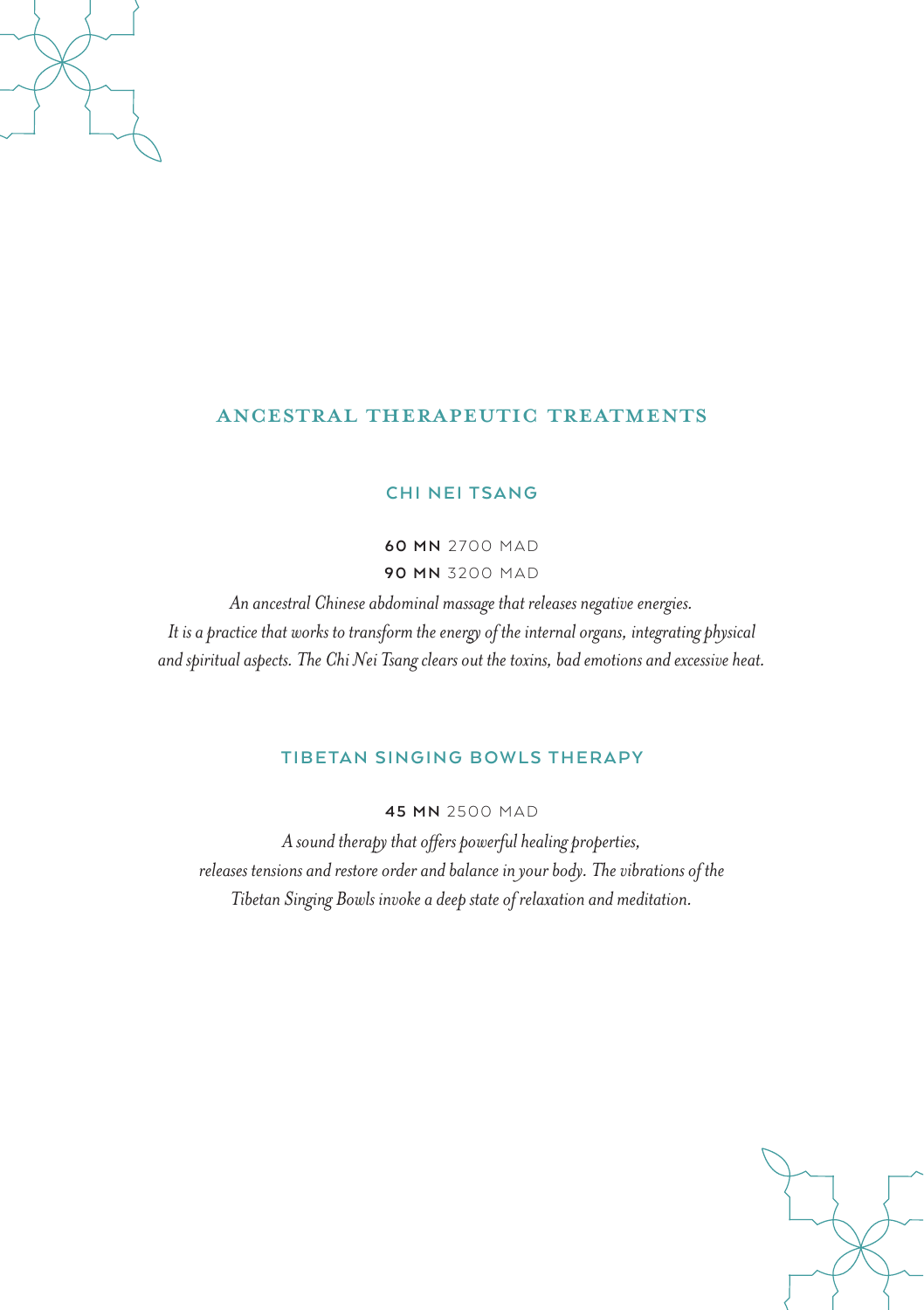

# TARGETED BODY MASSAGES

#### **PREGNANT WOMEN MASSAGE**

**60MN** 2200 MAD *Designed for women over three months pregnant. This soft massage will relieve the tension and discomfort linked to pregnancy.* 

#### **REFLEXOLOGY**

**45MN** 1500 MAD

*Oriental ancient art of healing, which has been practiced for over five thousand years. Involves gentle acupressure and an heavenly massage for the feet helping to ease tensions, improves circulation.*

# **BACK MASSAGE**

**30MN** 1300MAD *Tailor-made treatment to lighten back pains. Recover your comfort and flexibility.*

# OTHER BODY TREATMENTS

# **SLIMING AND FIRMING TREATMENT – SISLEY**

**60 MIN** 2200 MAD - **90 MIN** 2900 MAD *Combination of rhytmycal modelling and effectiveness of anti-cellulite actions for a sliming and firming body treatment.*

#### **INTENSIVE HYDRATING TREATMENT – SISLEY**

**60 MIN** 2200 MAD **- 90 MIN** 2900 MAD *Energizing treatment for a deeply hydrated skin.*

# **B O DY E X F O L I AT I O N**

**30 MIN** 1000MAD

*Body scrub with a choice of marocMaroc or Sisley products for a soft and purified skin.*

# **HYDRATATION «ROSES DE SUCRE» BY MAROCMAROC**

**30MIN** 1000 MAD *Body wrap with " Roses de Sucres" for a soft and nourished skin.*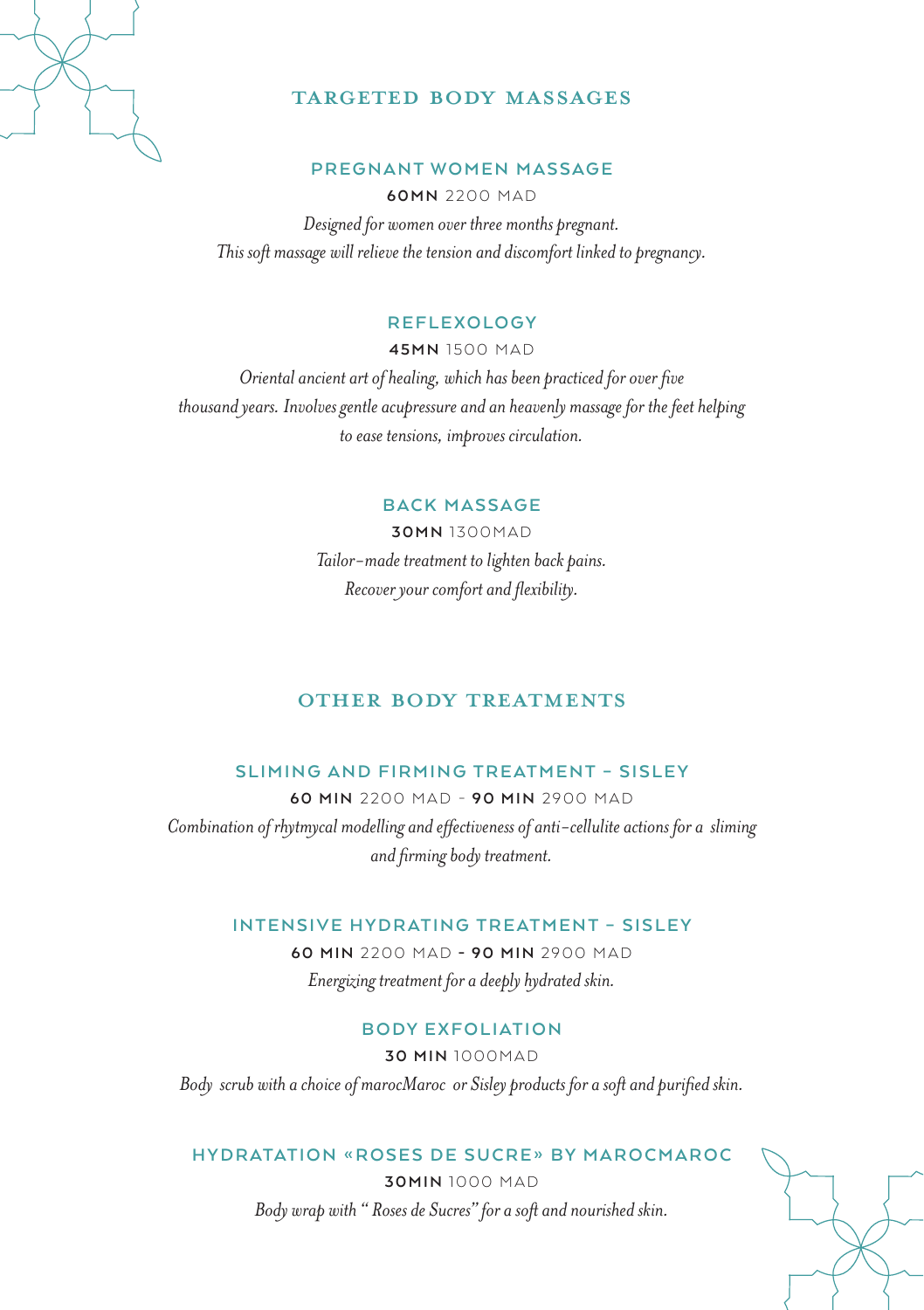

# YOUR SKIN FITNESS LPG ENDERMOLOGIE TECHNIQUE

*Endermologie is a non-invasive treatment for the face and body that stimulates delicately the skin to reactivate the cellular activity. Recognized for its draining and anti-cellulite effect, this massage is realised by the LPG latest generation machine. The mechanical cellular stimulation technique is used in treatments and results in visible slimming, cellulite reduction and anti-aging.*

*A real metamorphosis of your skin to be discovered with our treatment selection*

#### **BODY**

*The Body Endermologie® technique targets and slims the areas that need it most by stimulating the slimming cells. The mechanical action of the treatment will boost circulatory exchanges, smooth appearance of cellulite, tone the skin and resclupt the body.*

> *After a complete diagnosis, you will be provided a personal "Endermowear" and your therapist will target the zones of the body to be worked.*

> > **TARGETED TREATMENT 20MN** 600 MAD

**GLOBAL TREATMENT 45MN** 1200 MAD

# **PROGRAM OF 6 SESSIONS**

6000 MAD

# **ENDERMOWEAR UNIFORM IS REQUIRED FOR THE FIRST SESSION**

200 MAD

# FACIAL

*The technology will deeply re-densify the skin to erase signs of time, redraw the outlines of the face, clarify the skin tone, fill lines and wrinkles from the inside. After a precise diagnosis, your therapist will design your bespoke program:*

# **TARGETED TREATMENT**

**20MN** 500 MAD

# **GLOBAL TREATMENT**

**45MN** 1000 MAD

# **PROGRAM OF 6 SESSIONS**

5000 MAD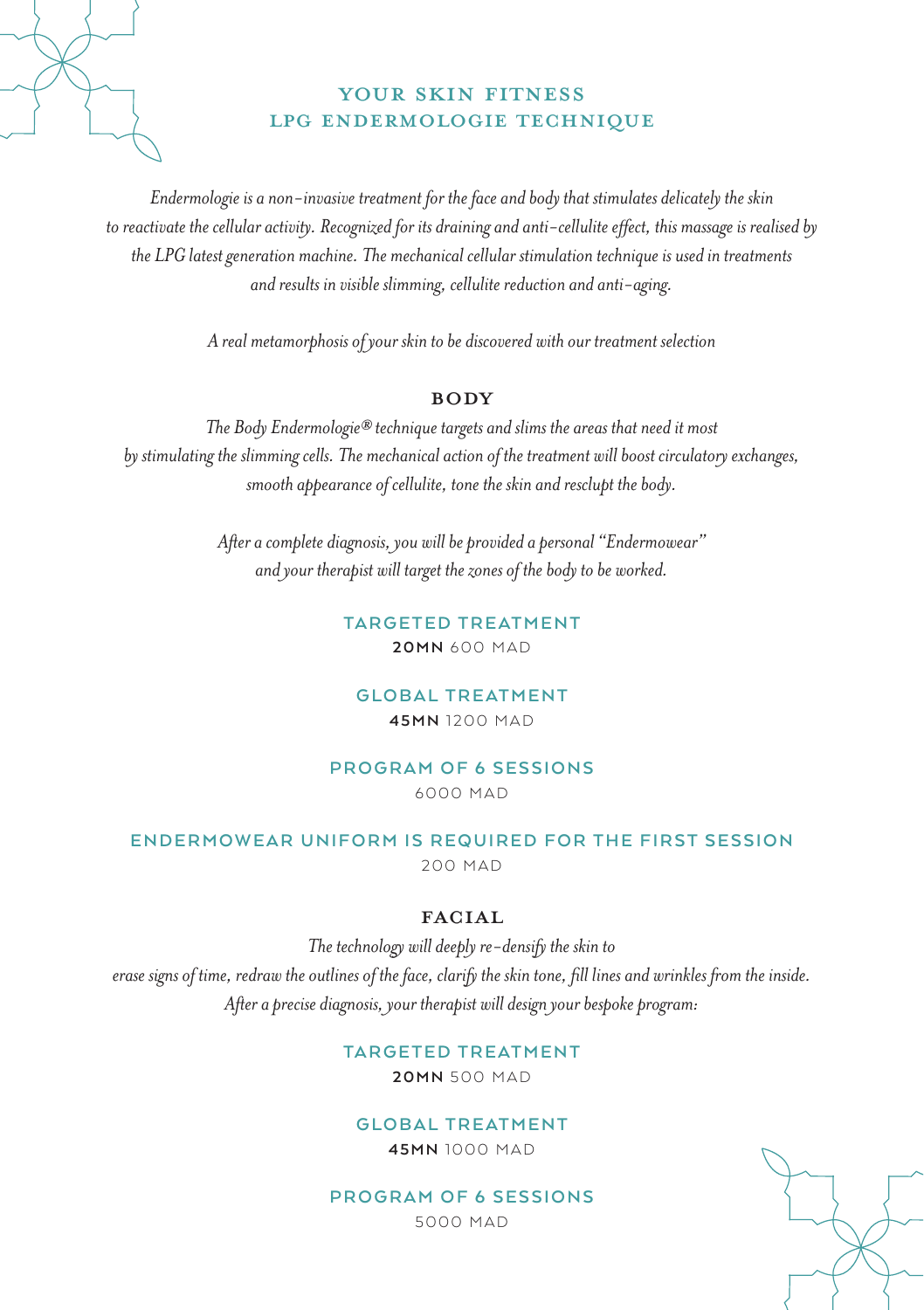

# PEDI:MANI:CURE STUDIO by BASTIEN GONZALEZ

# Signature Treatments

# **BASTIEN'S DUO**

**75MN** 2000 MAD *A four hands Manicure-Pedicure for a perfect efficiency and relaxation with a synchronized massage.*

# **THE ROYAL PEDICURE – PERFORMED BY OUR PODIATRIST**

**120MN** 2000 MAD

*The best combination for feet care, perfect hydration and complete relaxation. Including a Bastien's Pedicure, complete with a paraffin balm wrap.*

# Hands and Feet Care Treatments

# **BASTIEN'S PEDICURE - PERFORMED BY OUR PODIATRIST**

**60MN** 1300 MAD

*The True Pedicure, removing calluses, corns and cracks, taking care of damaged, painful or ingrown nails. Then our podiatrist will restore the natural beauty of the nail, smooth out your skin and will finish with a delightful feet and legs massage.*

#### **BASTIEN'S FOOT BEAUTY**

**60MN** 1100 MAD

*A classic treatment taking care of the dry and tired skin with "Black Diamond Scrub", nails and cuticles and finishing with a massage for beautiful and relaxed feet.*

#### **BASTIEN'S MANICURE**

**45MN** 900 MAD

*A thorough cuticle care, natural beauty for the nail and a relaxing massage.*

#### **FOOT REFOUNDATION**

**35MN** 800 MAD

*A purifying feet scrub with « Black Diamond Scrub » followed by a thorough massage from toes to the leg, ideal after travelling.*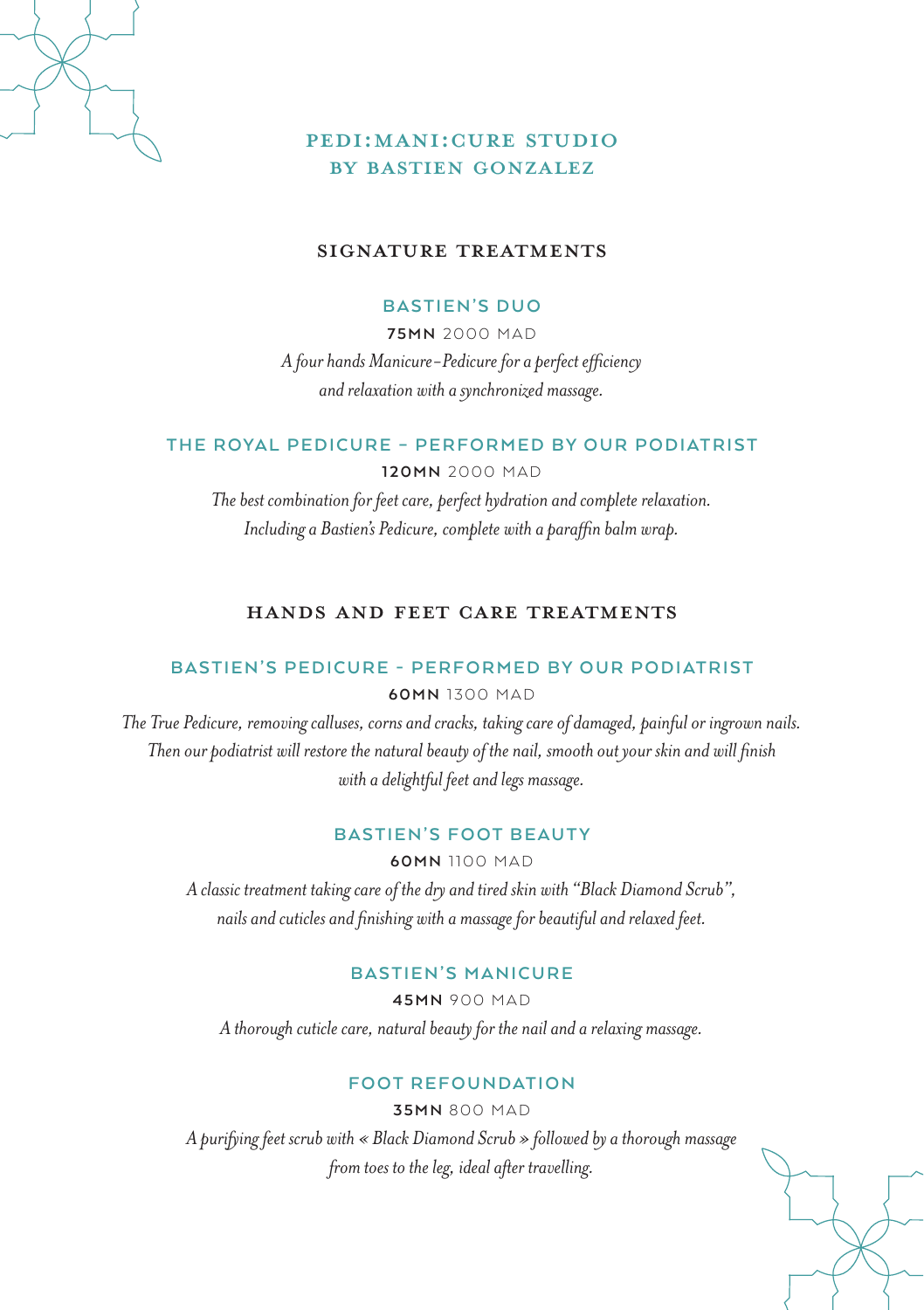

# BEAUTY TOUCH

#### Nail Polish

*Not included in the manicure and pedicure's protocol.*

# **COLOR TOUCH**

**15MN** 300 MAD

*Select your preferred lacquer color from our range of lacquers, which are formaldehyde, toluene and DBP free. This treatment includes nail reshaping.*

### **FRENCH TOUCH**

**20MN** 350 MAD *A white line is applied on the nails-tip, followed by a natural soft pink lacquering of the whole nail. This treatment includes nail reshaping.*

# Make up

# **MAKE UP FLASH**

**30MN** 500 MAD

#### **MAKE UP DAY LIGHT 45MN** 1200 MAD

**MAKE UP TO GO OR WEDDING 60MN** 1800 MAD

#### WAXING

Upper body

#### **FACE 20MN** 300 MAD

**EYEBROWS, UPPER-LIP OR CHIN 20MN** 250 MAD

> **UNDERARMS 20MN** 250 MAD

**FULL ARMS 30MN** 400 MAD

**BACK OR CHEST 30MN** 400 MAD

Lower body

**HALF LEGS 30MN** 400 MAD

**FULL LEGS 45MN** 600 MAD

**BIKINI EDGE 20MN** 300 MAD

**BRAZILIAN BIKINI 50MN** 700 MAD

> **FULL BIKINI 60MN** 800 MAD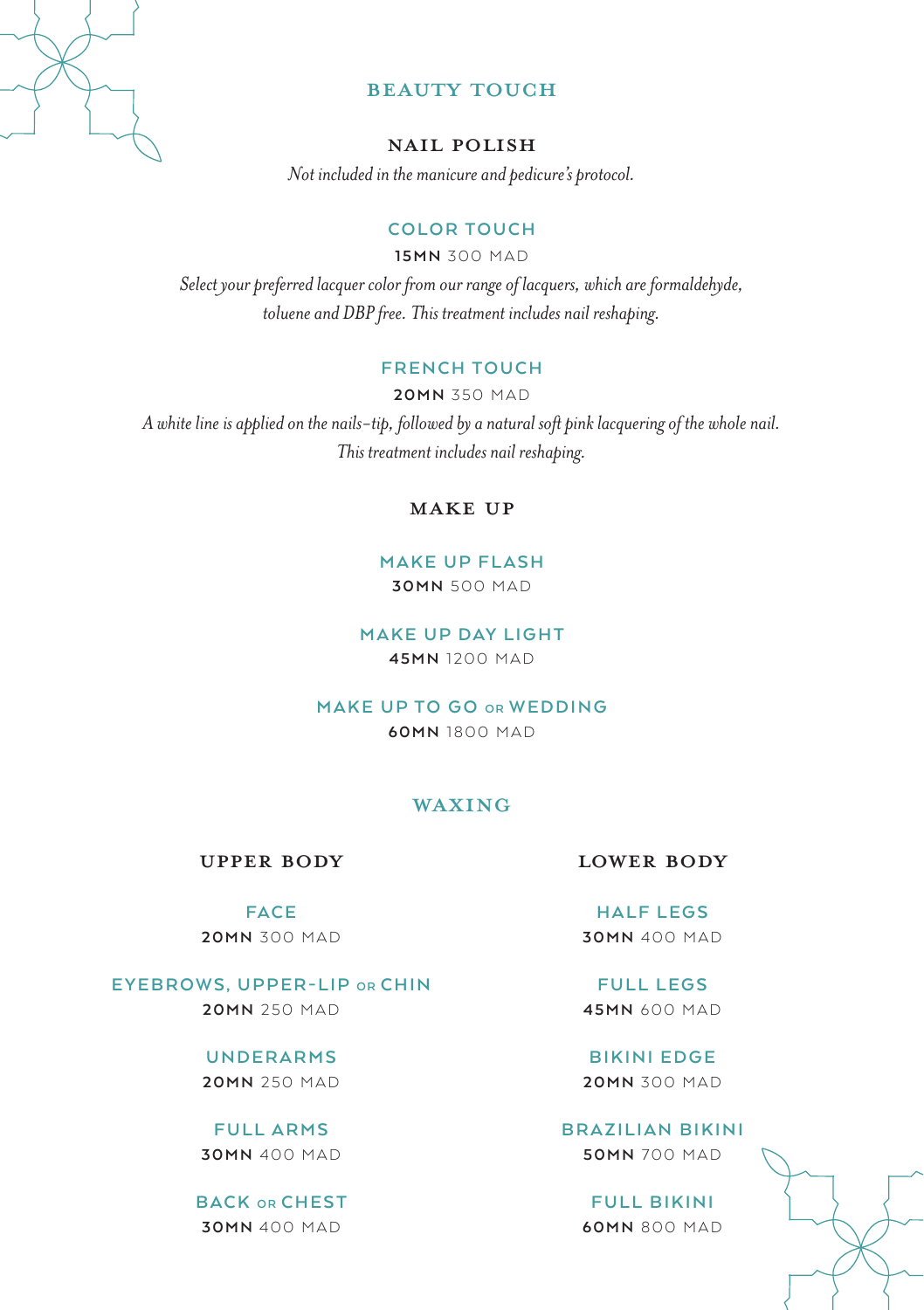

# HAIR CARE AND HAIR STYLING SALON

# **ESSENTIALS**

# **SIGNATURE CUT**

800 MAD

# **LIGHT CUT**

600 MAD

# **BLOW DRY\***

350/600 MAD\*

# **STYLING**

350 MAD

# **SHAMPOO AND MASK**

350 MAD

# **SPECIFIC SHAMPOO**

200 MAD

#### **U P D O**

800 MAD

# **WAVES HAIRSTYLE WITH STRAIGHTENERS**

800 MAD

# **SPECIAL OCCASION HAIR STYLE**

FROM 1500 MAD

*\* short hair/long hair*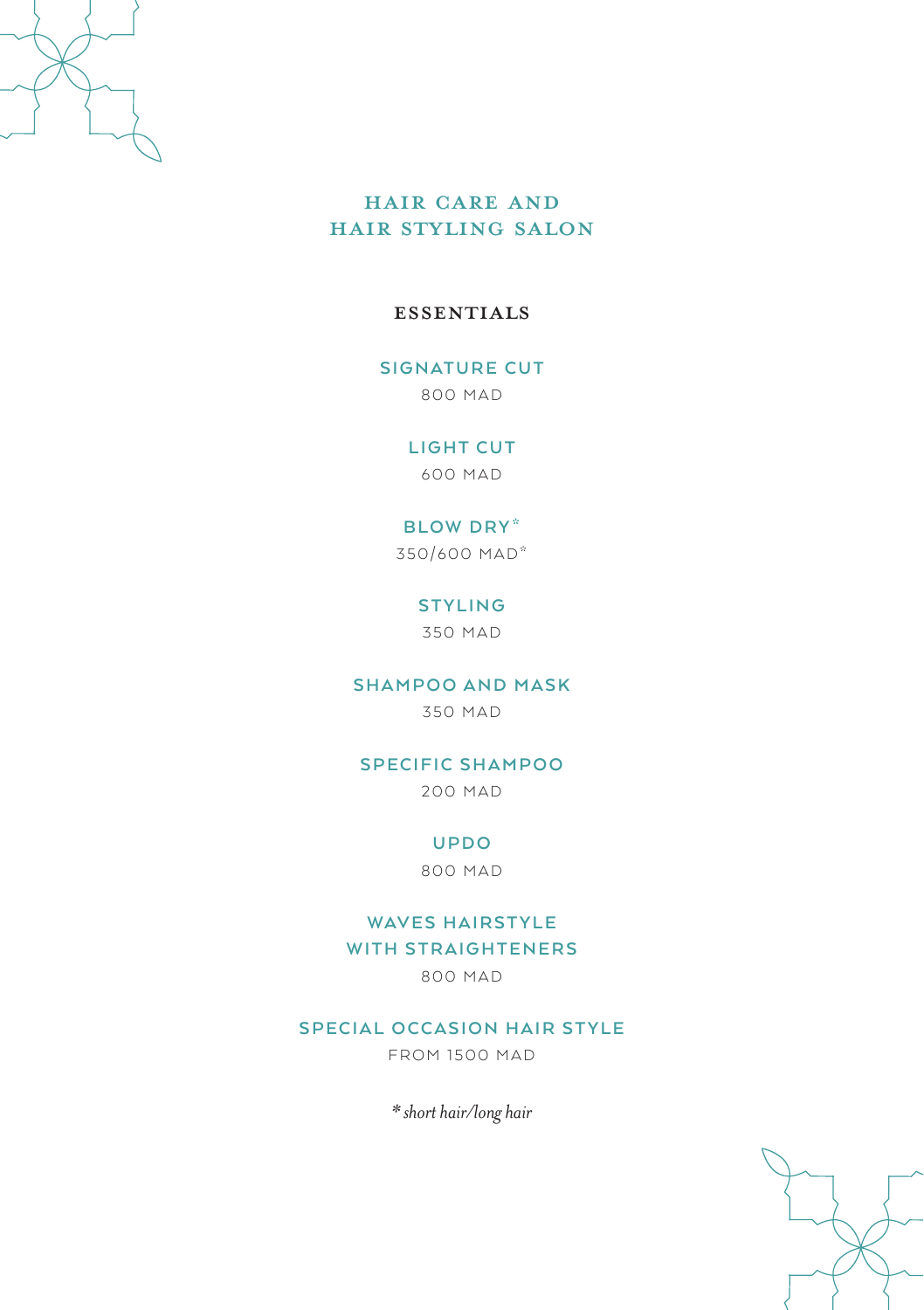

# HAIR CARE AND HAIR STYLING SALON

# Colour treatments

**BOTANIC COLOUR** 900 MAD

**HIGH DEFINITION COLOUR**

PRICES VARY

# **FLASH HIGHLIGHT / LOW LIGHT / LIGHTING**

PRICES VARY

*All our hair colours are based on botanical pigments*

# REVITALISING HAIR TREATMENTS

# **« ALLYNÉA » KERATIN TREATMENT**

2500/4000 MAD\*

*Progressive smoothing care promotes hair styling and leaves hair soft and frizz controlled, using argan oil, hyaluronic acid finalised by pulsed light.*

# **« OVER AGE » RESTORATIVE TREATMENT**

1400/ 1800 MAD\*

*Therapy for damaged hair, using cashmere, vegetal keratin, silk protein, shea butter and hyaluronic acid, plus infrared, which allows the treatment to penetrate the hair shaft.*

*\* short hair/long hair*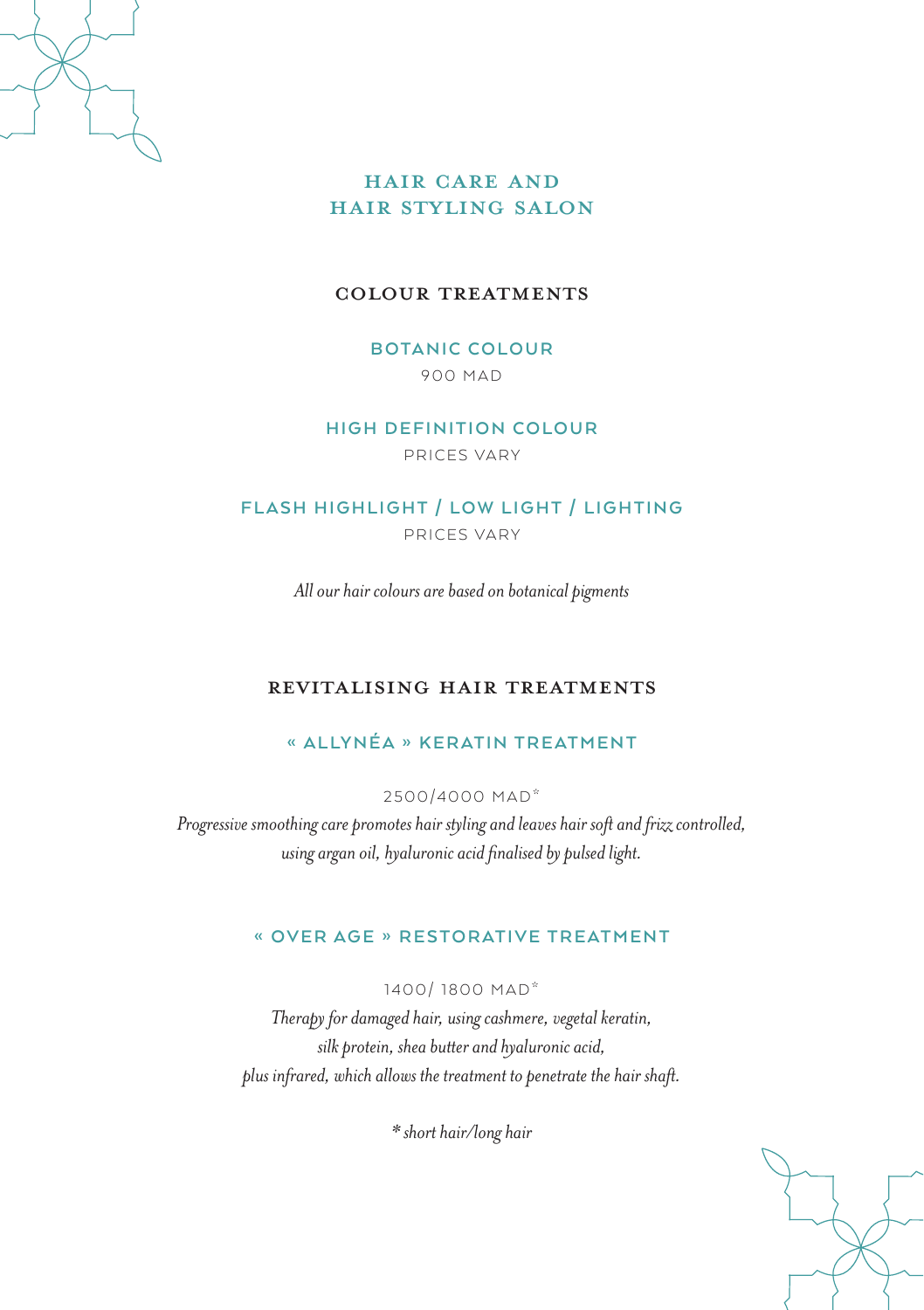# NATURAL HAIR CARE TREATMENTS LEONOR GREYL

*Using an array of gentle, yet effective active natural ingredients, Leonor Greyl has become a highly respected player in solution-specific hair care treatments. Both hair and scalp analysis are provided by our specialist before each treatment.*

# **THE ROYAL MANSOUR SIGNATURE HAIR SPA TREATMENT\***

#### **75 MN** 1500 / 2000 MAD

*Specially designed to beautify Mediterranean hair, this treatment combines the ultra-hydrating and balancing virtues of the iconic Crème aux Fleurs and the astounding Liposilt Black (soft water lake mud) with the benefits of a trio of strictly natural and organic Moroccan ingredients: the ancestral Argan oil, the soothing essential citron oil and the incomparable Barbary fig seed oil.*

#### **OASIS OF SOFTNESS- REFRESHING HAIR SPA TREATMENT**

# **75 MN** 1200 / 1800 MAD

*A magical treatment to regenerate the driest and most damaged hair. It starts with a scalp massage with essential oils, followed with a bath of Leonor Greyl oil on the length and ends combined with a mixture of Crème aux Fleurs and Masque Quintessence for a deep hydration. It smoothes the hair and restores its brilliance.*

#### **« ONE THOUSAND AND ONE NIGHTS » HAIR TREATMENT**

#### **120 MN** 2500 MAD

*The "Cult" Hair Spa Treatment with Huile de Germe de Blé. Delicate 100% natural mix that contains cautiously selected lyophilised plants to customize the treatment with the unique Huile de Germe de Blé. Relaxing moment under a steam helmet to let the treatment actively penetrates the hair's fibers. Shoulders, neck and hands are massaged with Huile de Magnolia to relax and relieve stress and tensions. The final touch before styling : a vial of Complexe Energisant, with its trace elements necessary for hair growth. The application is optimized with a suction tool that activates micro blood circulation in the scalp.* 

# **INITIATION HAIR SPA TREATMENT**

# **30 MN** 800 MAD

*Emulsion of Crème aux Fleurs combined with a bath of Leonor Greyl Oil, application of Crème Régénératrice onto the length and ends, the most weakened hair regains strength, shine and volume.* 

*\*Short hair / long hair*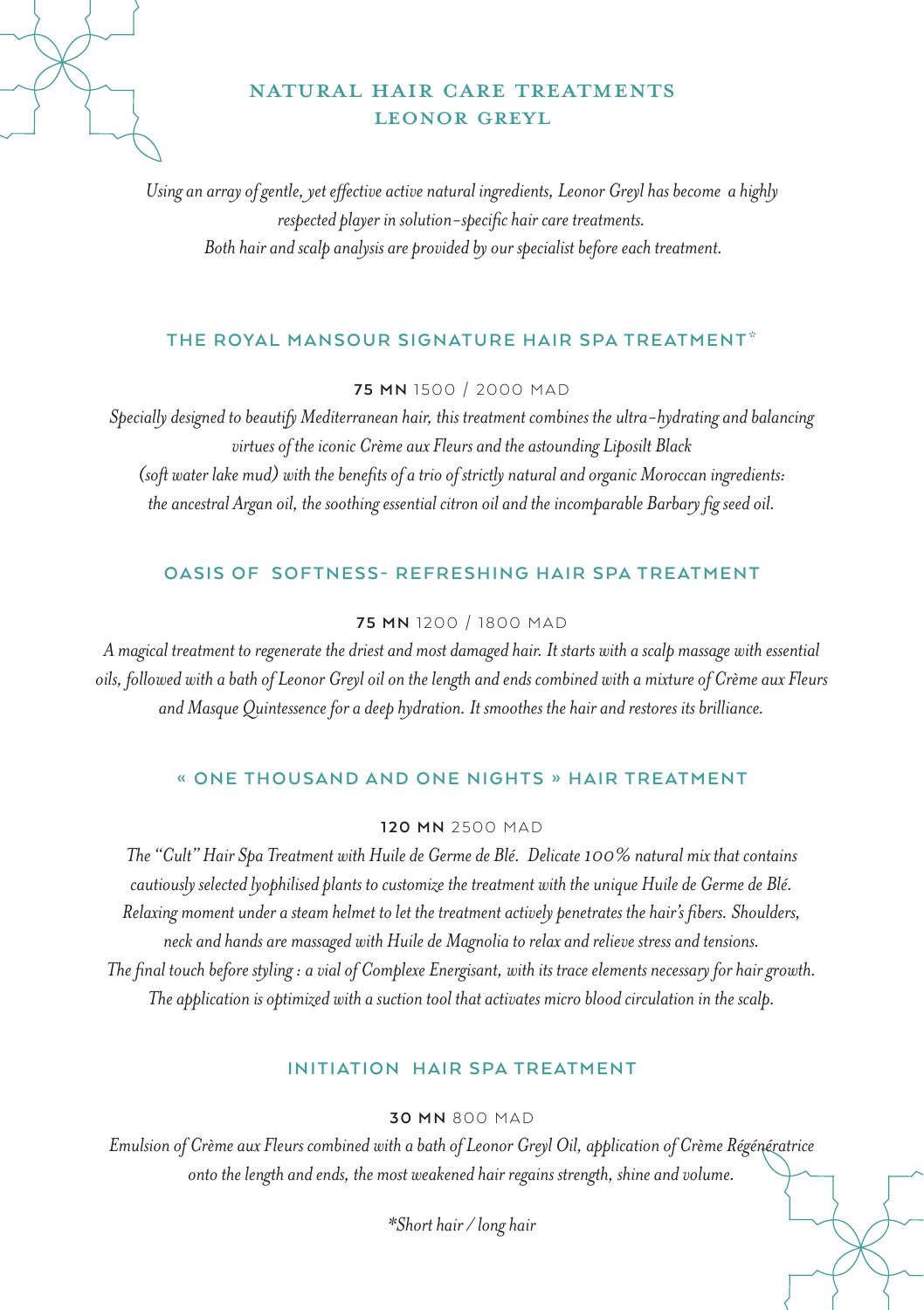

# THE BARBER

# **TRADITIONNAL SHAVING EXPERIENCE**

**30MN** 600 MAD

**ROYAL MANSOUR SIGNATURE WET SHAVING EXPERIENCE**

**60MN** 800 MAD

# **BEARD TRIM**

450 MAD

#### **SIGNATURE HAIR CUT**

600 MAD

#### **SPECIAL SHAMPOO**

200 MAD

#### **BLOW DRY**

350 MAD

#### **"MENZ" BOTANIC COLOUR TREATMENT**

900 MAD

#### **HIGH DEFINITION COLOUR TREATMENT**

FROM 900 MAD

# MEN HAIR CARE

### **« LEONOR GREYL » DYNAMISING TREATMENT**

**45MN** 900 MAD

*A complete treatment, promoting healthy hair growth via stimulation of the scalp. Application of a deep revitalizing hair treatment cleansing mask, brimming with botanical oil and B vitamins, followed by a bespoke massage and cupping to encourage microcirculation.*

# **« A L LY N É A » S M O OT H I N G T R E AT M E N T**

# **120MN** 2500 MAD

*Progressive smoothing care promotes hair styling and leaves hair soft and frizz controlled, using argan oil, vegetal keratin, hyaluronic acid finalised by pulsed light.*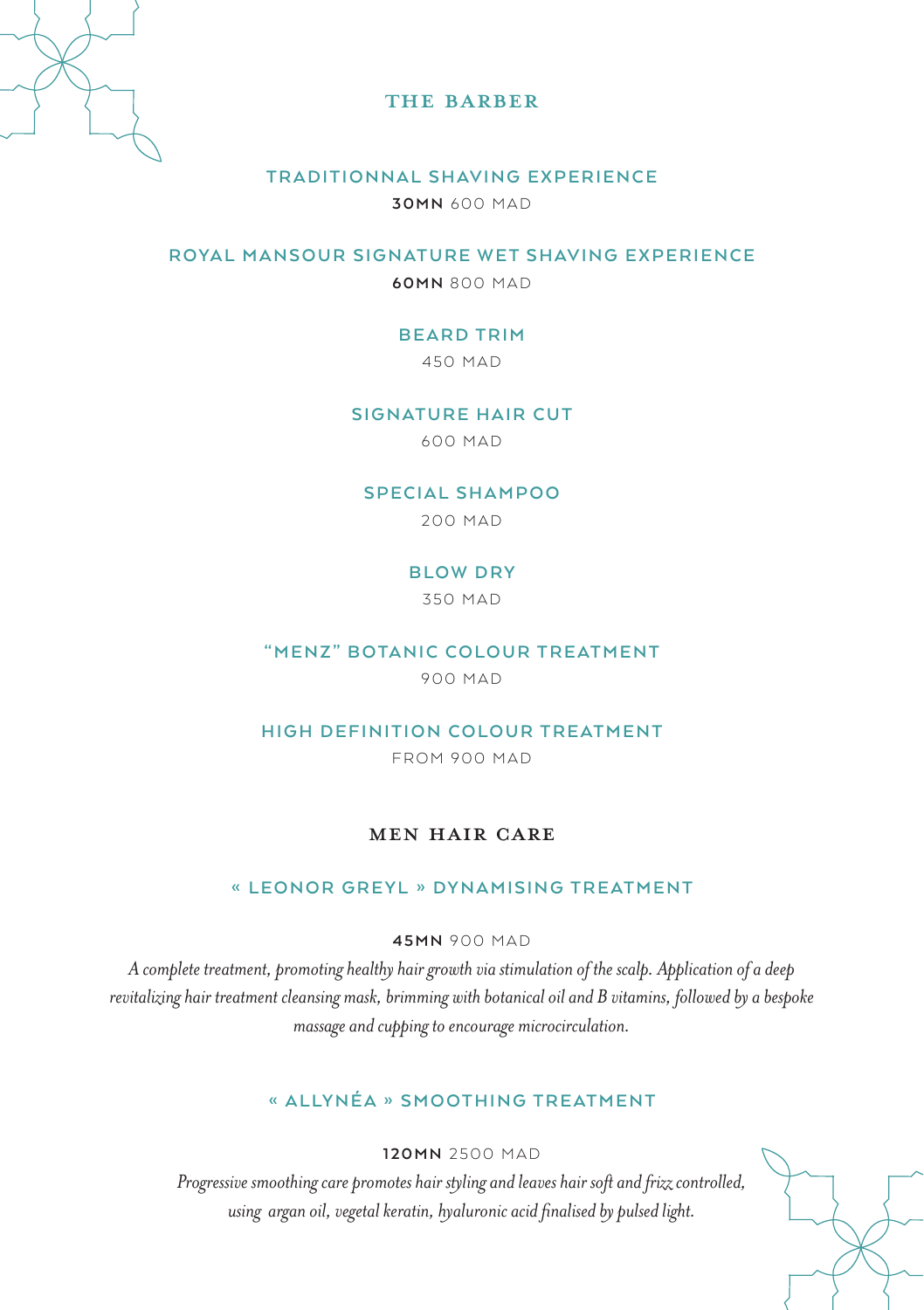# **FITNESS**

*The Fitness Area stands on three levels within the Spa: on the first floor the Pilates room with Reformer, Chair and Cadillac; on the ground floor our swimming and Watsu Pools; then down the stairs, the Sauna and finally the Fitness Room featuring the latest generation of Technogym equipment.* 

# **PERSONAL TRAINING**

**1 HOUR** 1200 MAD *Cardio, crossfit, boxing, stretching, swimming & Pilates mat or Reformer*

#### **GROUP TRAINING**

**1 HOUR** 700 MAD PER PERSON

#### **YOGA**

**1 HOUR** 1200 MAD PER PERSON

*upon request*

# **FITNESS ROOM OPENING HOURS**

7H00 - 21H00